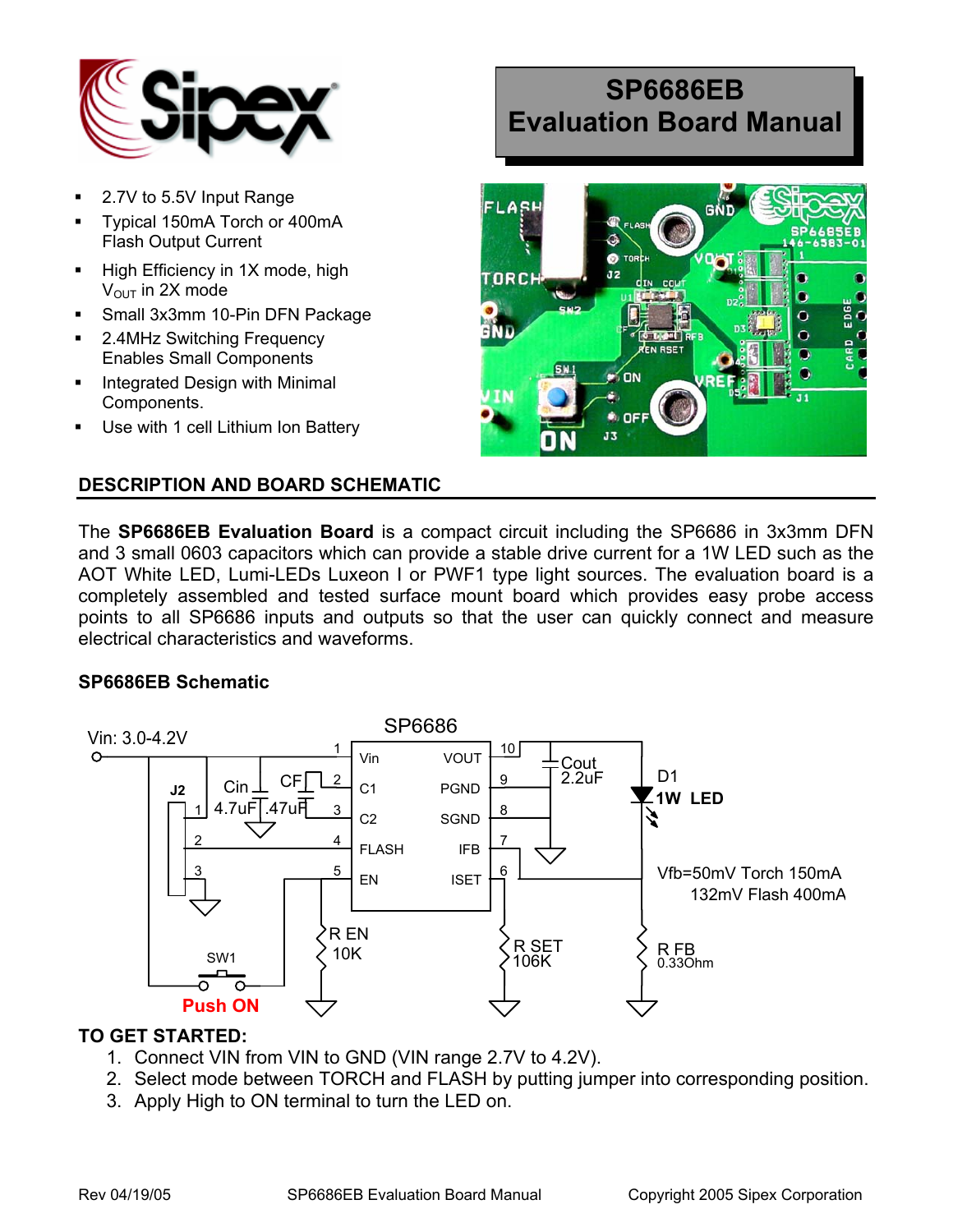#### **POWER SUPPLY DATA**



Figure 1. Torch Mode Output Current Figure 2. Flash Mode Output Current







Figure 7. Ripple 150mA Torch, Vin=4.2V, Vout=3.1V. Figure 8. Ripple 400mA Flash, Vin=3.6V, Vout=3.5V<br>Cin=4.7uF, CFC=0.47uF, Cout=2.2uF. Cout=2.2uF. Cin=4.7uF, CFC=0.47uF, Cout=2.2uF.











Cin=4.7uF, CFC=0.47uF, Cout=2.2uF. Cin=4.7uF, CFC=0.47uF, Cout=2.2uF.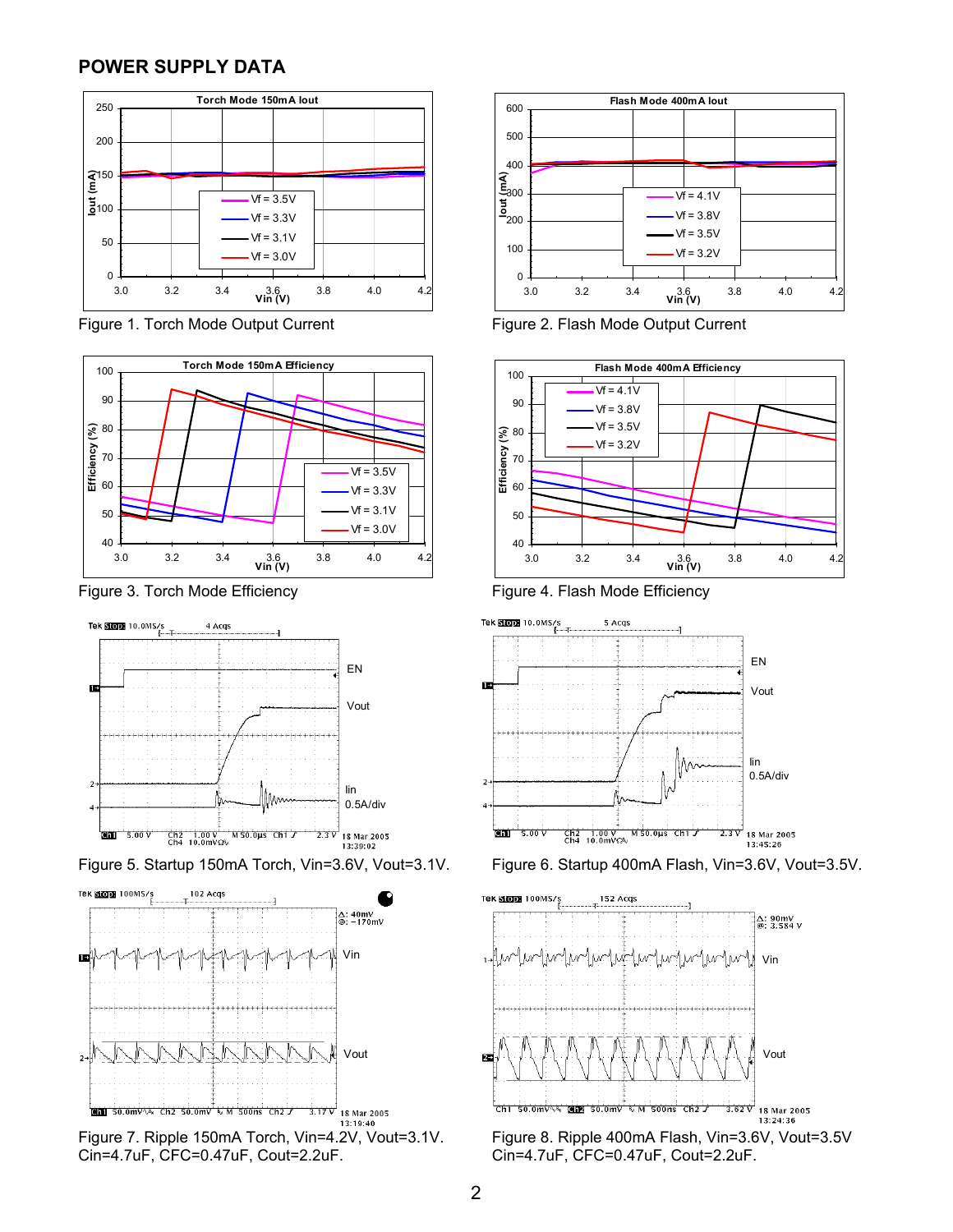## **EVALUATION BOARD LAYOUT**



**FIGURE 9: SP6686EB COMPONENT PLACEMENT** 



**FIGURE 10: SP6686EB PC LAYOUT TOP SIDE** 



**FIGURE 11: SP6686EB PC LAYOUT BOTTOM SIDE**